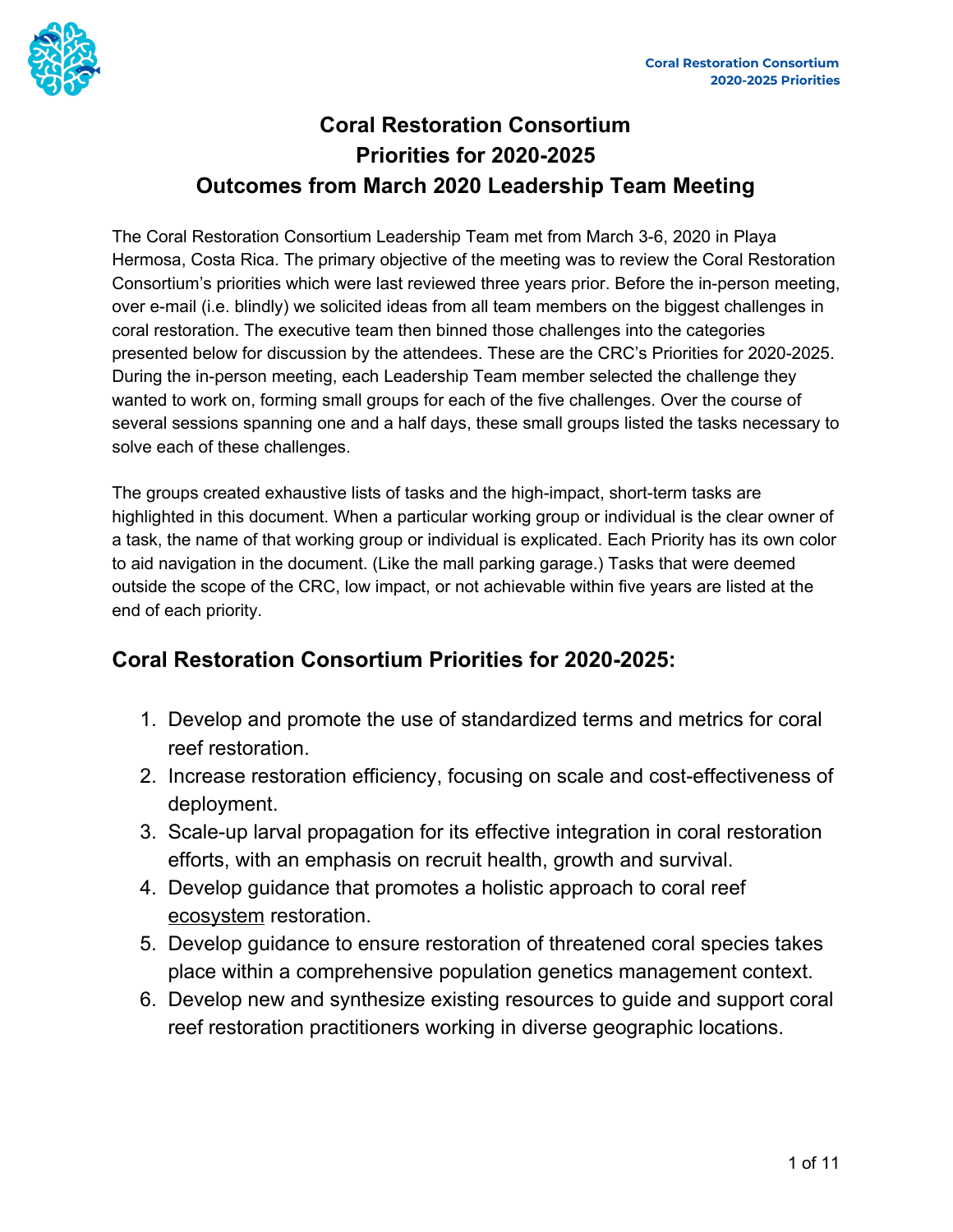

# **Priority #1: Develop and promote the use of [standardized](#page-0-0) terms and metrics for coral reef [restoration](#page-0-0)**

**Need:** Although ecological restoration has been around for decades, coral restoration is a relatively new sub-field. Research has shown that lack of common definitions slows the transmission of ideas and the adoption of new techniques. In order to increase the scale and efficiency of restoration, we must be able to communicate effectively. This entails identifying and defining commonly used terms, cross-walking among terms, establishing standard definitions when needed, and developing standard metrics with which to evaluate the success of coral restoration.

## **Tasks:**

- A. Define common terms for coral restoration and cross-walk among commonly used terms, keeping in mind that terms can be specific to restoration methods or geographies.
	- 1. Develop a group and choose a leader
	- 2. Coordinate with other groups / organizations / authors who have worked on similar topics (e.g. SER (Society for Ecological Restoration), Reef Resilience Network, Lisa Bostrom Einarrson's paper, National Academies of Sciences Reports, RRAP, Monitoring Guidelines, NESP report)
	- 3. List terms to define (e.g. best practice, Micro fragging, emergency restoration, units of management)
	- 4. Define terms and build glossary
	- 5. Conduct review with glossary using several lenses / angles (region, developing v developed nations, non-technical language, target audience)
	- 6. Add terms to CRC resource documents
	- 7. Determine best tactics for socializing (e.g. newsletter, webinar, reef futures packet) and format for publication
	- 8. Share, socialize, communicate with target audiences (scientist, managers, public)
	- 9. Develop plan for keeping the document up-to-date and relevant

**Responsible Parties:** This will be a sub-group of the Management WG. Several members of the Leadership Team that elected to work on this challenge at the meeting in Costa Rica, volunteered for the ad hoc group.

## **Timeline:**

- Whitney will submit a written prospectus about forming the group prior to the 4/16 CRC Leadership meeting. The group will meet monthly and divide tasks.
- Planned completion date: May 2021.

## **Appendix:** None.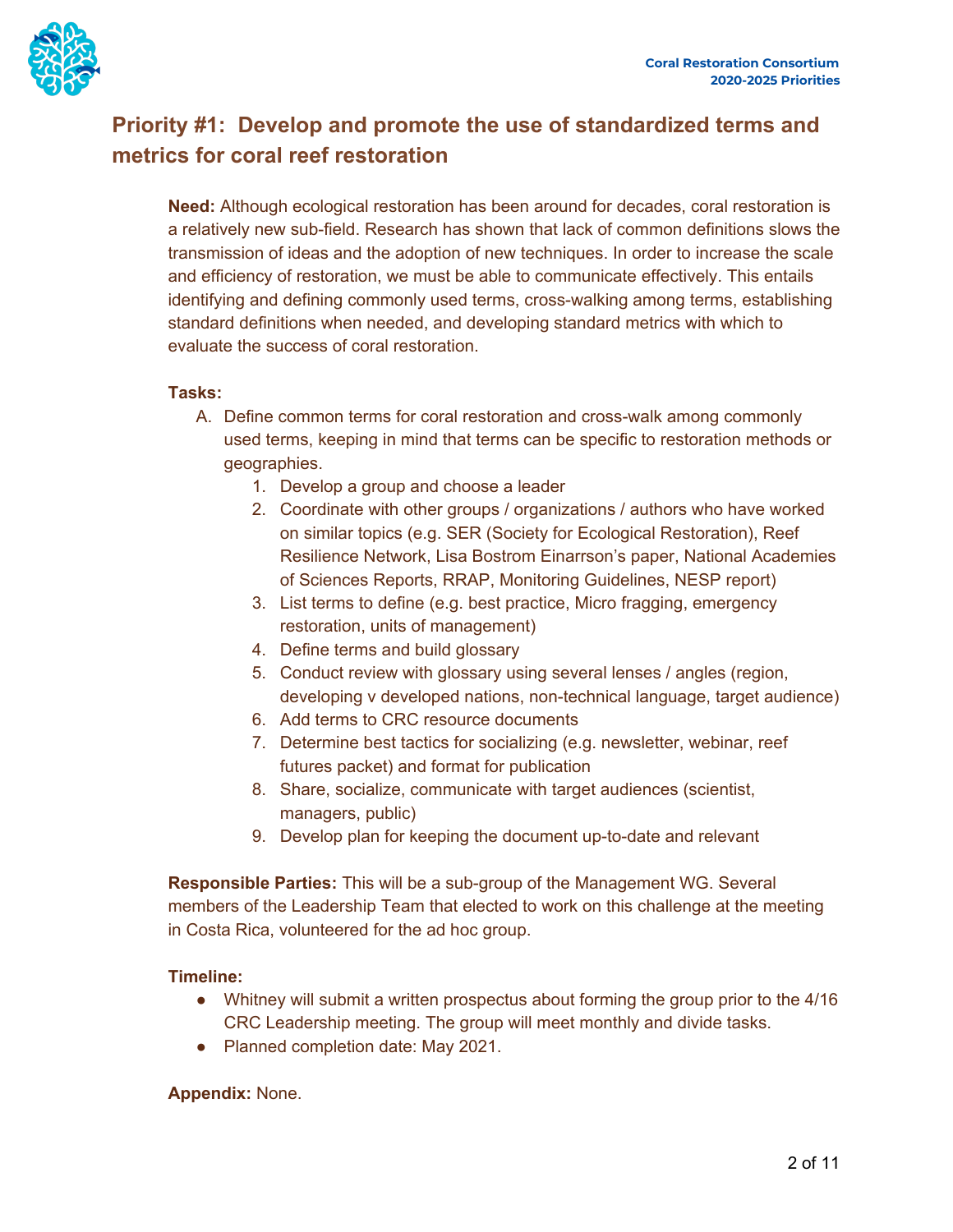

- B. Develop a menu of standard metrics to help evaluate the progress of coral restoration projects. Socialize the universal metrics already developed in the CRC's Monitoring Guidelines with various audiences (e.g. managers, CRTF, GCRMN, ACRC, AGRRA, Reef Check, Reef Life Survey) and determine if additional standardized metrics are appropriate.
	- 1. *By Fall 2020*: Make a summary version / 1 pager / infographic of the universal metrics. Host a webinar on the topic.
	- 2. *By Spring 2021:* Update RRN's online course module. Present at conferences, post on website, add to RF welcome packet
	- 3. Set an "extinguish by" date on the monitoring guidelines to ensure that there is a plan to update them on a regular basis. If it's a "living document" then, develop a plan to keep the document updated.

**Responsible Parties:** These tasks fall primarily under the Monitoring Working Group, but require assistance from others (e.g.communications experts)

**Timeline:** Completed before Reef Futures.

**Appendix:** Longer-term actions

- 4. *High priority*: Develop standard metrics for artificial reef structures
- 5. *Low priority*:
	- Build local capacity in analyzing coral restoration monitoring data according to standard metrics (e.g. host a datathon at RF)
	- Find a partner (e.g. MERMAID, AGRRA) and funding to build a data system built on standard metrics that can paint regional pictures
	- Determine if metrics are being used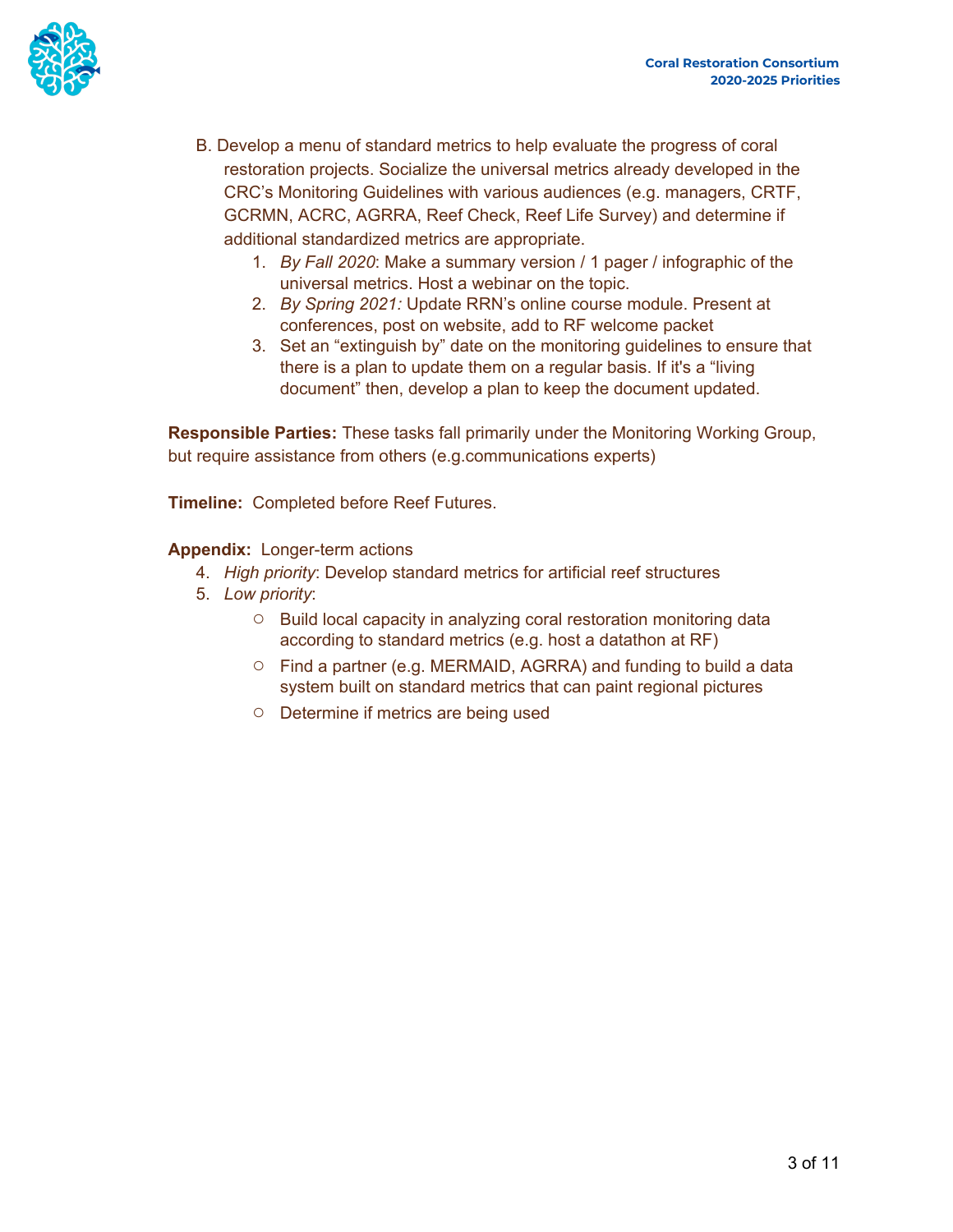

## **Priority #2: Increase [restoration](#page-0-1) efficiency, focusing on scale and [cost-effectiveness](#page-0-1) of deployment.**

**Need:** Currently, coral restoration is a labor intensive process. To restore reefs at a meaningful ecological scale, we must experiment with methods to increase the efficiency of restoration. Three primary ways we can do this (A) Increase the number of groups doing restoration, (B) Grow corals faster, and (C) Get corals to the reef faster. The primary bottle-neck is the time it takes to outplant a coral. No matter how a coral is grown, propagated, or gathered - the act of restoration means it is being placed in a new environment. Thus increasing the efficiency of outplanting is paramount to increasing the overall efficiency and geographic scale of coral restoration.

## **Tasks:**

- A. Optimize coral growth rate in nursery evaluate the optimum size of stock for different species to ensure that growth is sufficient to replace outplanted stock in <1 year.
- B. Deploy corals to the reef faster
	- 1. Experiment with methods to increase transplantation time until transplantation is 10x faster (need baseline)
	- 2. "Paloozafy" planting get lots of volunteers on a particular day or weekend to do a massive outplanting.
	- 3. Improve coral adhesion (e.g. without having to clear substrate). IN PROGRESS Many researchers currently working on this via NOAA's SBIR .
	- 4. Create a list of novel techniques to try in multiple places for a controlled study.
- C. Develop faster methods of attachment
	- 1. Re-skinnable substrates (e.g. biofilm)
	- 2. New substrates [Engineering Ad Hoc Group]
	- 3. Optimize attachment methods using a 6- sigma approach.
- D. Enhance survivorship in nursery and post-transplantation
- E. Enhance sexual reproduction in nursery-bred colonies while in nursery and following transplantation

**Responsible Parties:** Field-based, Land-based, and Larval Propagation Working Groups, Engineering Ad Hoc Group as noted above.

#### **Appendix**:

*Lower priority items that fall under existing Working Groups:*

- Field-Based WG:
	- Develop tangible exit plans in the event a restoration project fails and or money is lossed.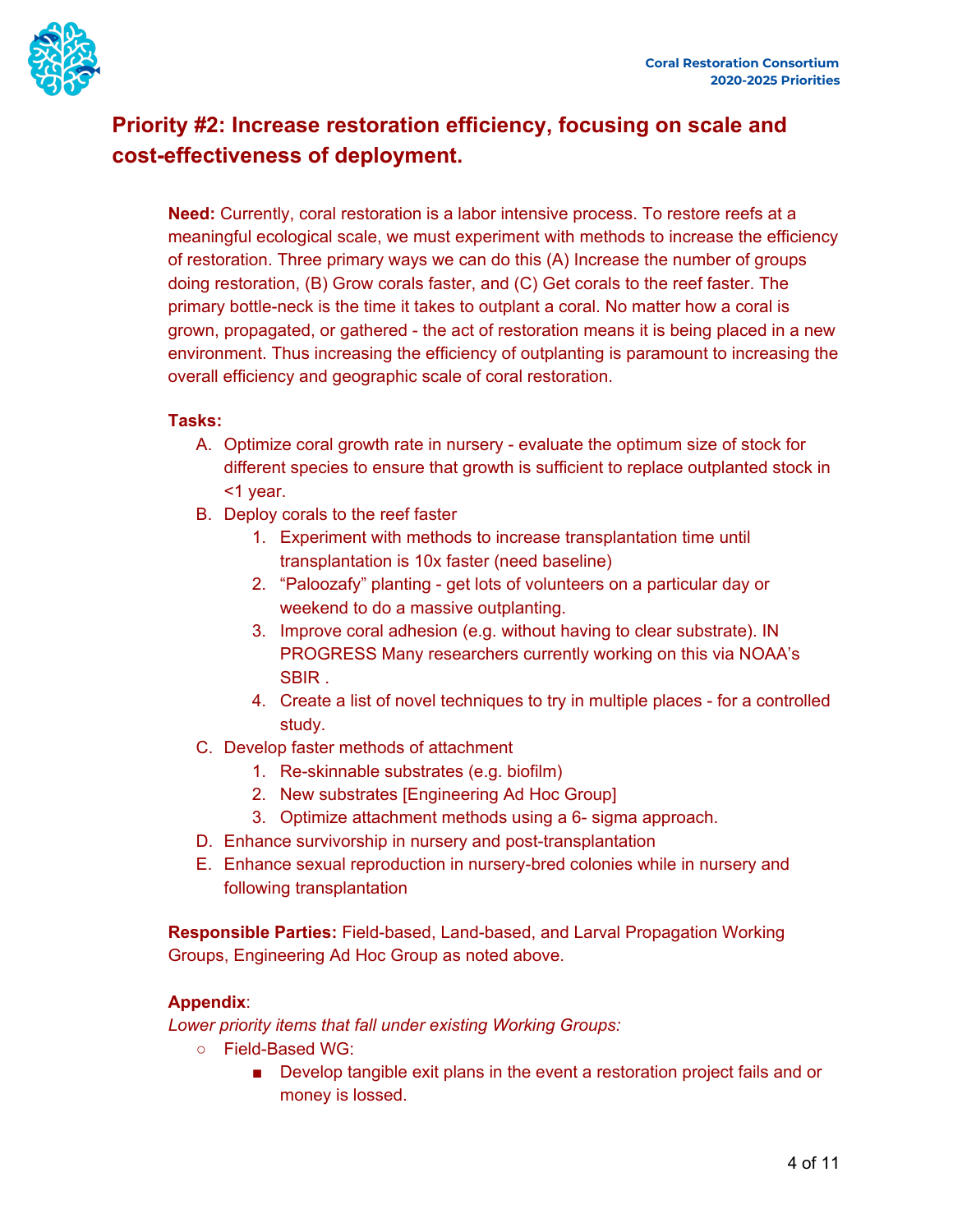

- Improve division of labor in restoration operations
- Build in production efficiencies and complementary efforts though the combination of land and field-based programs (e.g. larval corals, reared in a land-facility can be transferred as adults to a nursery program for production then outplanted to increase genetic diversity of field based programs).
- Larval WG:
	- Develop a metapopulation design for reef restoration
	- Use larval pools to collect from outplant sites
	- Develop "recruitment" surfaces (e.g. paint, film, cleaned natural surfaces) to promote settlement and early growth stages.

#### *Longer-term Actions:*

Dedicated mentor program and continued education (e.g. such as that of Corales de Paz)

Use our networks to socialize coral restoration (use social institutions, work w/spiritual organiza

Understand local incentives for involvement

Foster watershed associations

Sustainable restoration financing that kicks-in when goodwill has reached its limit.

Increase efficiencies in how to transport corals

Create more nurseries

Start with initial large population to increase numbers over time.

Stakeholder driven, practitioners give needs list. Restoration should be stakeholder driven.

Robotics.

Low tech, highly scalable

Metapopulation design

Higher survivorship for smaller outplants

Use larval pools to collect from outplant sites.

Grow corals faster and at a larger scale.

Develop high tech options and low tech deployable.

Drop billions of corals out of helicopters.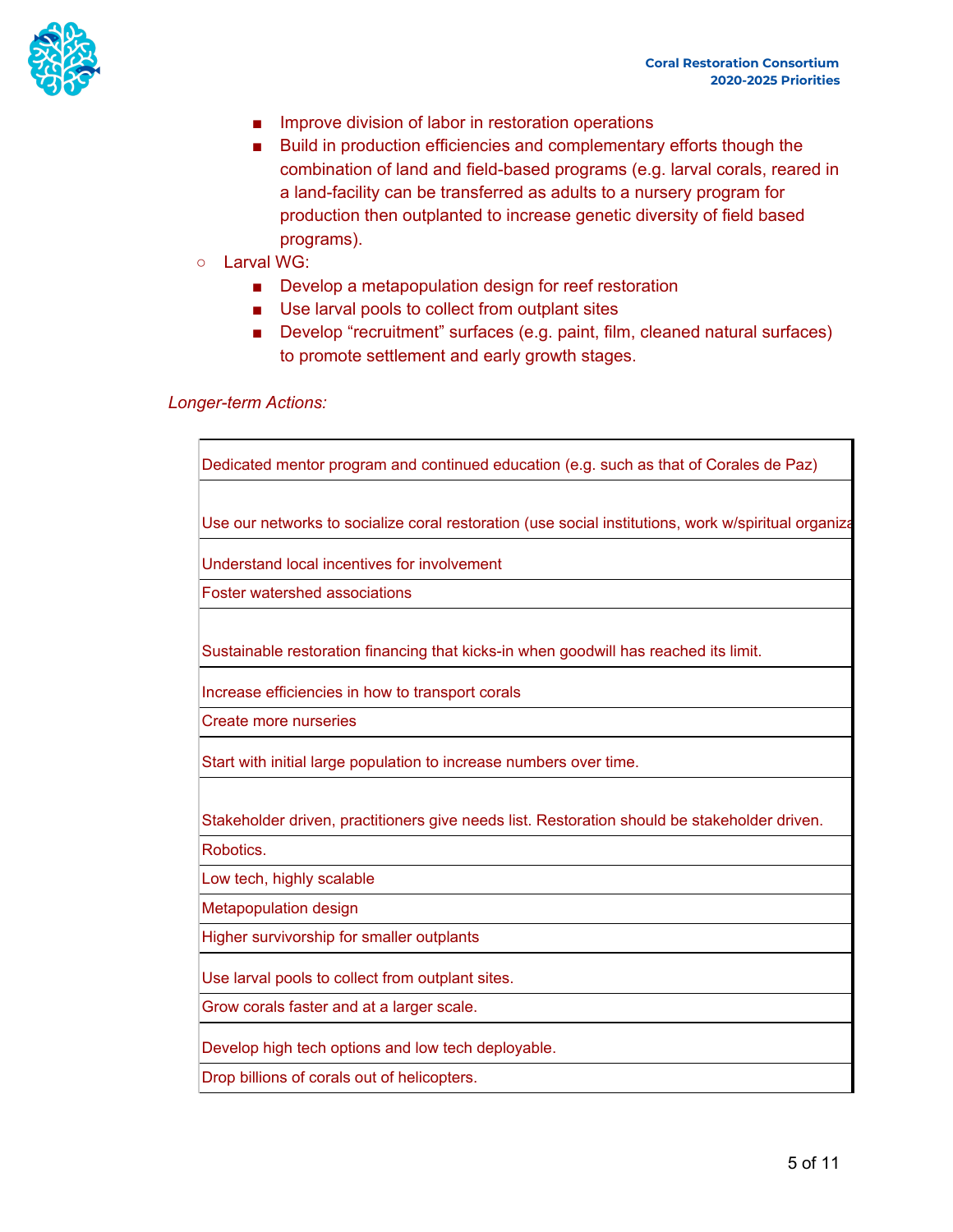

Franchise approach (McDonalds)

Work with profit companies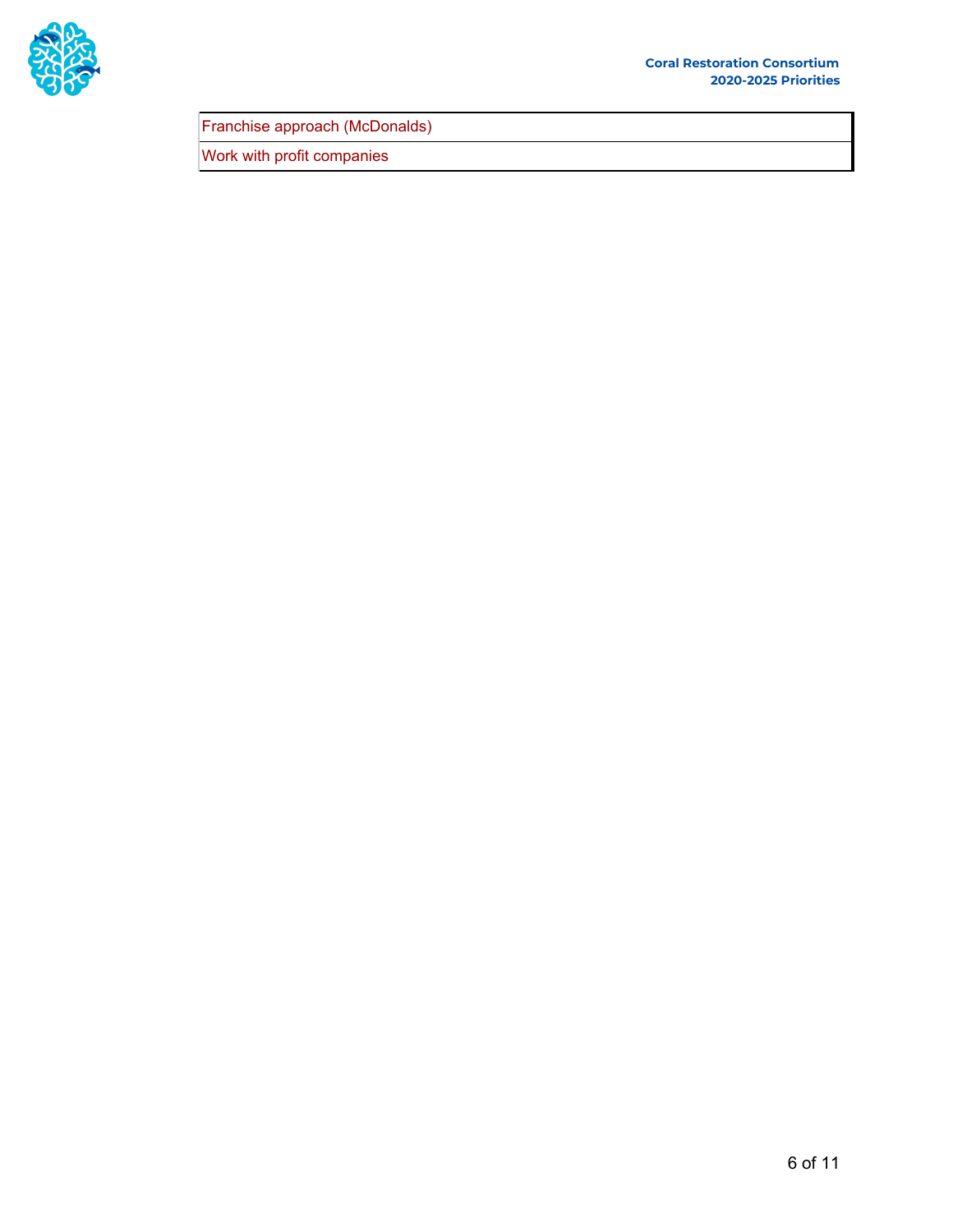# **Priority #3: Scale-up larval [propagation](#page-0-2) for its effective integration in coral restoration efforts, with an emphasis on recruit health, growth and survival[.](#page-0-2)**

**Need:** To upscale larval propagation, we first need to increase the effectiveness of outplanting recruits, by increasing their health, growth, and survival. To upscale these activities, we then need to work with more coral species, at more locations, with more people and at larger spatial scales. Most of the work on larval propagation to date has focused on broadcast spawning species; however there is a strong need to develop methods for both brooding and broadcast spawning species.

**Tasks:** The tasks below apply to brooders and broadcast spawners. For this priority action the high impact, tasks that could be accomplished over the next 1-2 years divided easily among existing CRC Groups. There are an additional ~30 tasks that were identified as lower priority, not appropriate for the CRC, or longer than 1-2y. Those are listed in the appendix below.

## **Responsible Party: Larval Working Group**

- A. Develop list of research priorities
- B. Upscale accessibility to training and improve coordination of methods/technology to diversity of skills/access
- C. Develop site selection criteria for spawning hubs, larval outplanting (for broadcast spawners)
- D. Create appendix to Monitoring BMPs for larval recruitment [with Monitoring WG]
- E. Identify criteria for broodstock selection and creation
- F. Develop plan for larval to asexual propagation lifecycle (allowing natural selections)
- G. Develop protocol for stress testing progeny (land-based or on reef)

#### **Responsible Party: Land-based Working Group**

- H. Develop live bank criteria/guidance
- I. Increase capacity for land-based spawning
- J. Develop guidance/protocols for off-cycle spawning

#### **Responsible Party: Cryopreservation Ad-hoc Group**

- K. Develop criteria to use cryopreserved material (which species/who gets to use)
- L. Use cryopreservation to assist AGF
- M. Use cryopreservation for genetic preservation (sperm/tissue)

#### **Responsible Party: Genetics Working Group**

- N. Issue guidance that every coral used in propagation should be genotyped based on a standardized methodology
- O. Identify site selection criteria for collection of AGF sourcing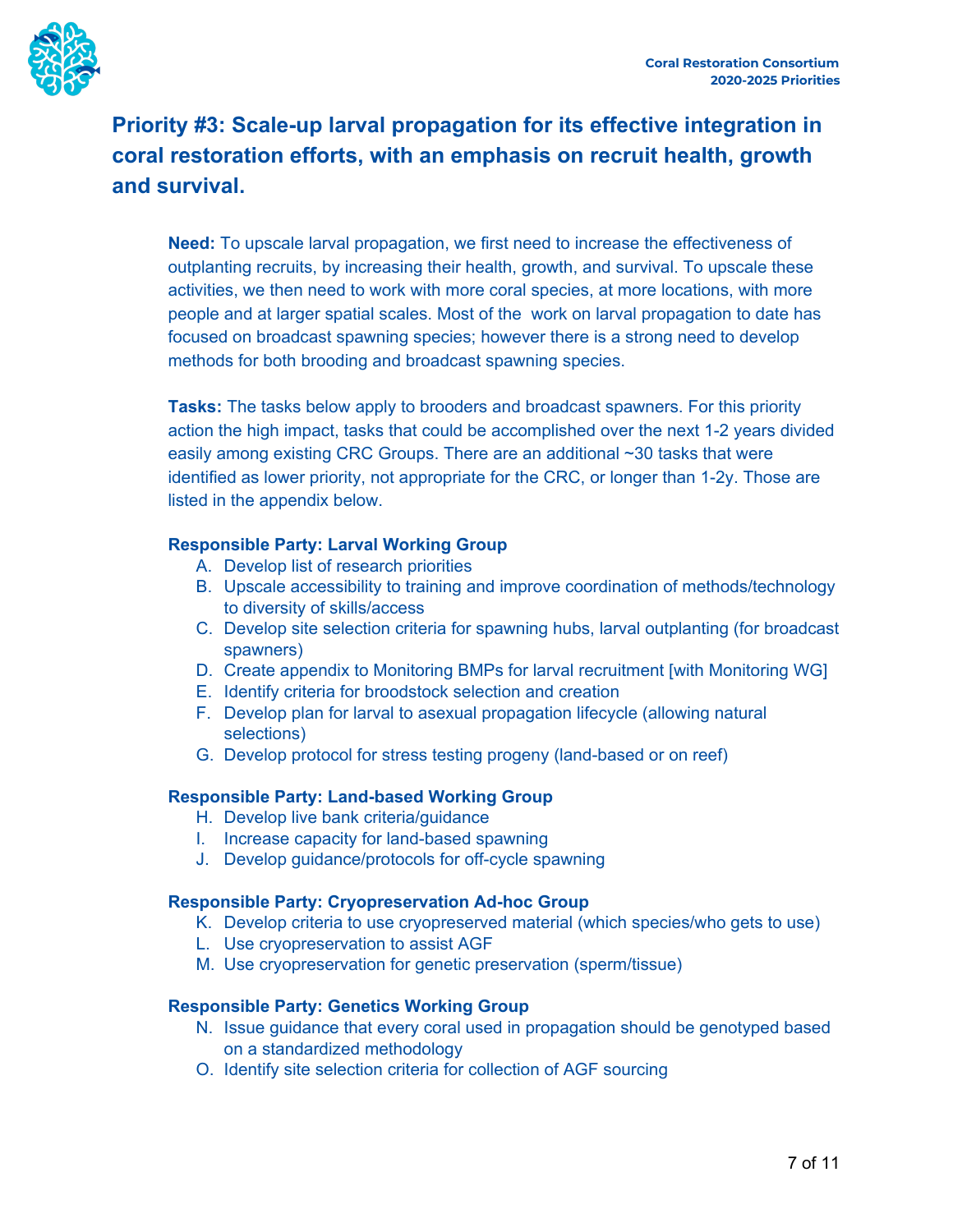

#### **Appendix**: Longer-term Actions

Upscale methods/technology mobile for use in remote locations

Training (larval propagation/cryopreservation)

Develop LOTS of sites (in situ/ex situ) working on larval propagation (R2O)

Develop genetic registry database

Identify site selection criteria for larval outplanting - Prepare & maintain reef substrate to enhance survival and health

Identify locations and create spawning hubs for research, assisted fertilization, and natural reproductions (e.g Plant a Million corals lab containers)

**Research Priorities:**

Determine genet age influence on reproduction and early life history of offspring (multiple species/locations)

Quantify maternal effects on fitness (eg. egg quality) to develop recommendations for selection of moms

Develop advanced technologies for collection of gametes (esp for gonochores)

Track larvae oceanographically after spawning (eDNA)

Develop methods to cryopreserve new species & make available

Use model organisms (non-coral) to rapidly develop and practice cryopreservation protocols

Characterize cryptic species (tools to differentiate)

Develop direct seeding to reef methods

Investigate fitness and appropriate use of hybrids

Conduct larval recruitment/health treatments (food, temperature, symbiont/microbiome infection)

Optimize methods for infection of larvae with beneficial symbionts (algae, bacteria, etc)

Identify locations of natural sexual reproduction (spawning) for target species at a regional scale

Characterize locations with natural recruitment

Conduct life history research and observations for unstudied species to develop resource for larval propagation

Identify why X species in not naturally recruiting even in places with appropriate substrate

Conduct experiment for get larvae to settlement stage through multiple treatments: clean substrate, hydrodynamics, etc...to help answer where do the larvae go?

Develop "surfaces/structures" (including green/gray) that enhance survival and prohibit detrimental growth

Develop methods/technologies for deployment at multiple scales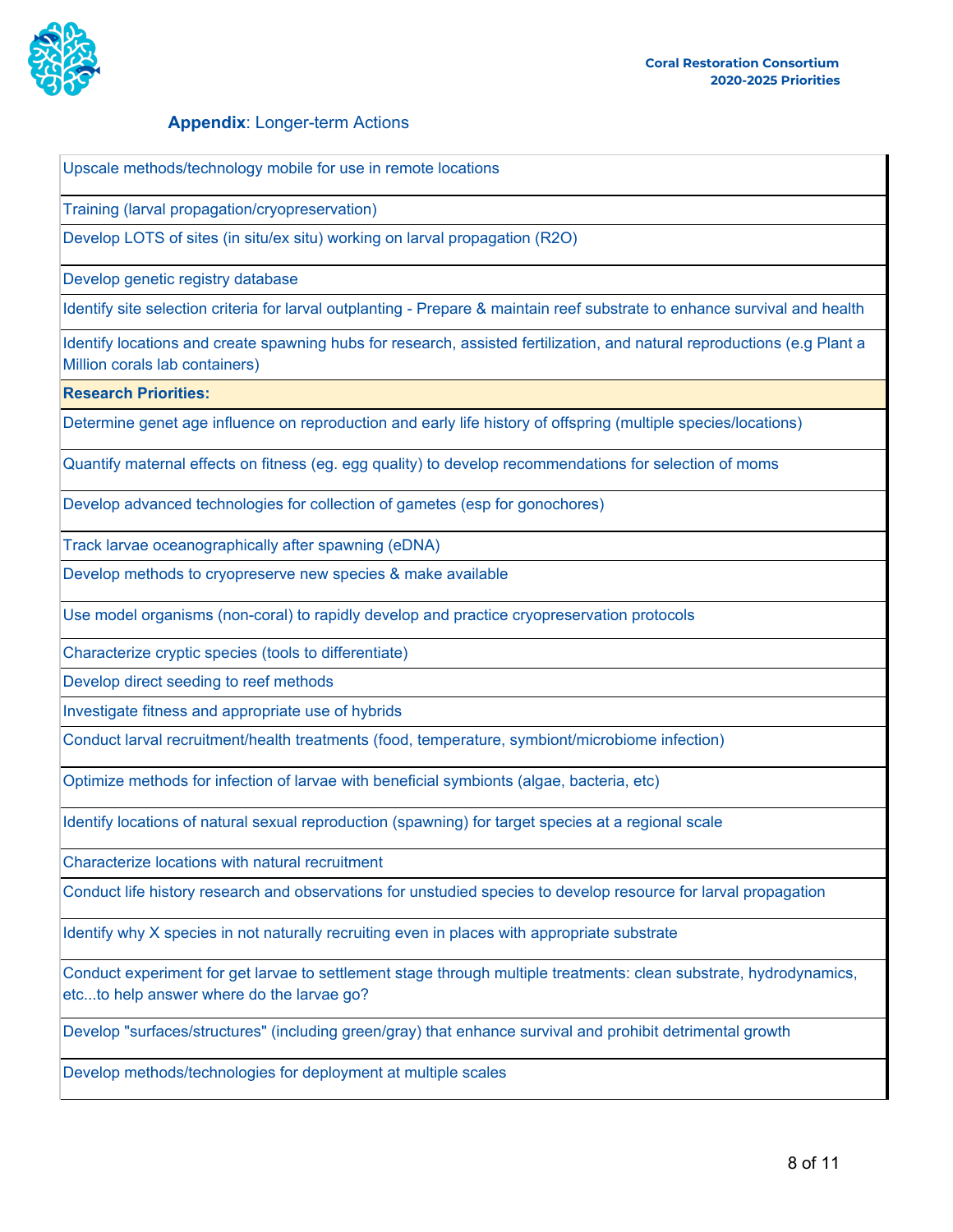

## **Priority #4: Develop guidance that [promotes](#page-0-3) a holistic approach to [coral](#page-0-3) reef [ecosystem](#page-0-3) [restoration.](#page-0-3)**

**The need:** Coral reef restoration has focused on the growing and planting of coral animals. This is logical as corals are the foundational builders of the coral reef ecosystem. However, the coral reef ecosystem is complex and rebuilding a functioning ecosystem can involve more than replacing the corals themselves. Furthermore, future reefs will be subject to different circumstances than historic reefs or current reefs. There is a need for guidance on how to restore a functioning coral reef ecosystem that will be resilient to current and future biophysical challenges.

## **The tasks:**

- A. Facilitate community recovery
	- 1. Develop a road map for how to do coral restoration with an eye towards full coral reef ecosystem recovery through time.
	- 2. Provide guidance on herbivore restoration (e.g. urchin, crab)
- B. Preserve biodiversity
	- 1. Develop guidance for possible coral species extinction. Prioritizing species for preservation versus possible extinction may become necessary soon in the Pacific. Ensure taxonomic diversity and functional redundancy in places where prioritizing.
	- 2. Develop triage plans.
	- 3. Genetics & Larval WGs Promote AGF, Assisted Migration, Focused Breeding and Propagation
	- 4. Cryopreservation, Genetics, Land-based WGs Preserve species in cryo-, gene-, and live-banks (aquaria)

**Responsible Parties**: Cryopreservation, Genetics, Land-based WGs have been identified for two tasks. No responsible parties have been identified for providing guidance on herbivore restoration, prioritization processes to manage extinction, or triage plans. The whole priority may nest under the Field-based WG.

#### **Appendix**:

*Lower priority and outside the scope of CRC:* Improve existing criteria for site selection (e.g. for large scale restorations - consider source-sink dynamics and climate refugia (or ID this as a research need))

*Outside the scope of the CRC:*

- Measure biodiversity
- ID cryptic species (complicated by IDing sps and genera using molecular tools and the ever shifting classification of corals)
- Develop guidelines for protecting sites, and intervening in the environment if necessary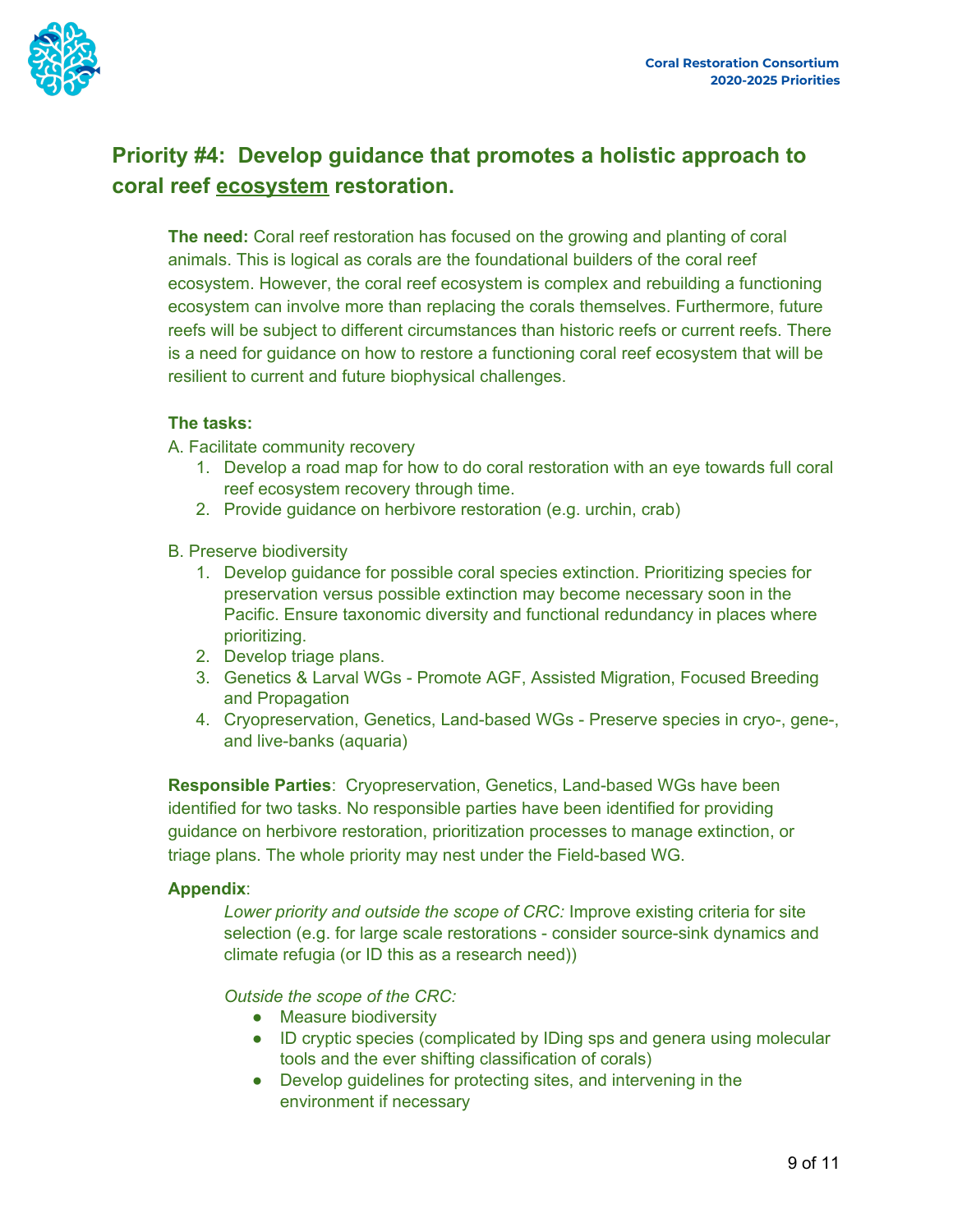

# **Priority #5: Develop guidance to ensure [restoration](#page-0-4) of threatened coral species takes place within a [comprehensive](#page-0-4) population genetics [management](#page-0-4) context.**

**The Need:** Unfortunately, many of the world's coral reef ecosystems were built by species that are now at low abundances and in need of strategic and thoughtful population management in order to use them in restoration going forward. Consideration must be taken to maximize the remaining genetic diversity to allow for successful sexal reproduction, adaptation, and recovery of these populations so they may once again be the foundation of the coral reef ecosystem. Sound guidance is necessary to ensure that population management plans are developed with appropriate genetic (including epigenetic), propagation, husbandry, and environmental considerations.

**The Tasks:** Create a Population Management Planning WG that will do the following:

- A. Develop Population Management Planning guidance (who, what, when, where, why)
- B. Develop fast pipeline to translate research to operations "Six Sigma"
- C. Develop easy pipeline for genotyping and getting results
- D. Develop framework for coordinate data structure (either a giant database or integration plan to access multiple databases)
	- 1. Track ancestry of broodstock and outplant stock, phenotypes of known genets
	- 2. Leverage/develop bridges to tech community to provide analytics for this massive data
- E. Develop cheap tools for monitoring environmental parameters
- F. Develop a customer support line (phone a pop geneticist, practitioner)
- G. Advertise research needs
	- 1. Develop high resolution/fine scale hydrodynamic models across the world to assist in site selection
	- 2. Conduct monitoring of genetic and genotypic diversity of small populations
	- 3. Develop diagnostic tool for distribution of expression of important traits
	- 4. Understand functional redundancy

**Responsible Parties**: New Working Group **Appendix**: None